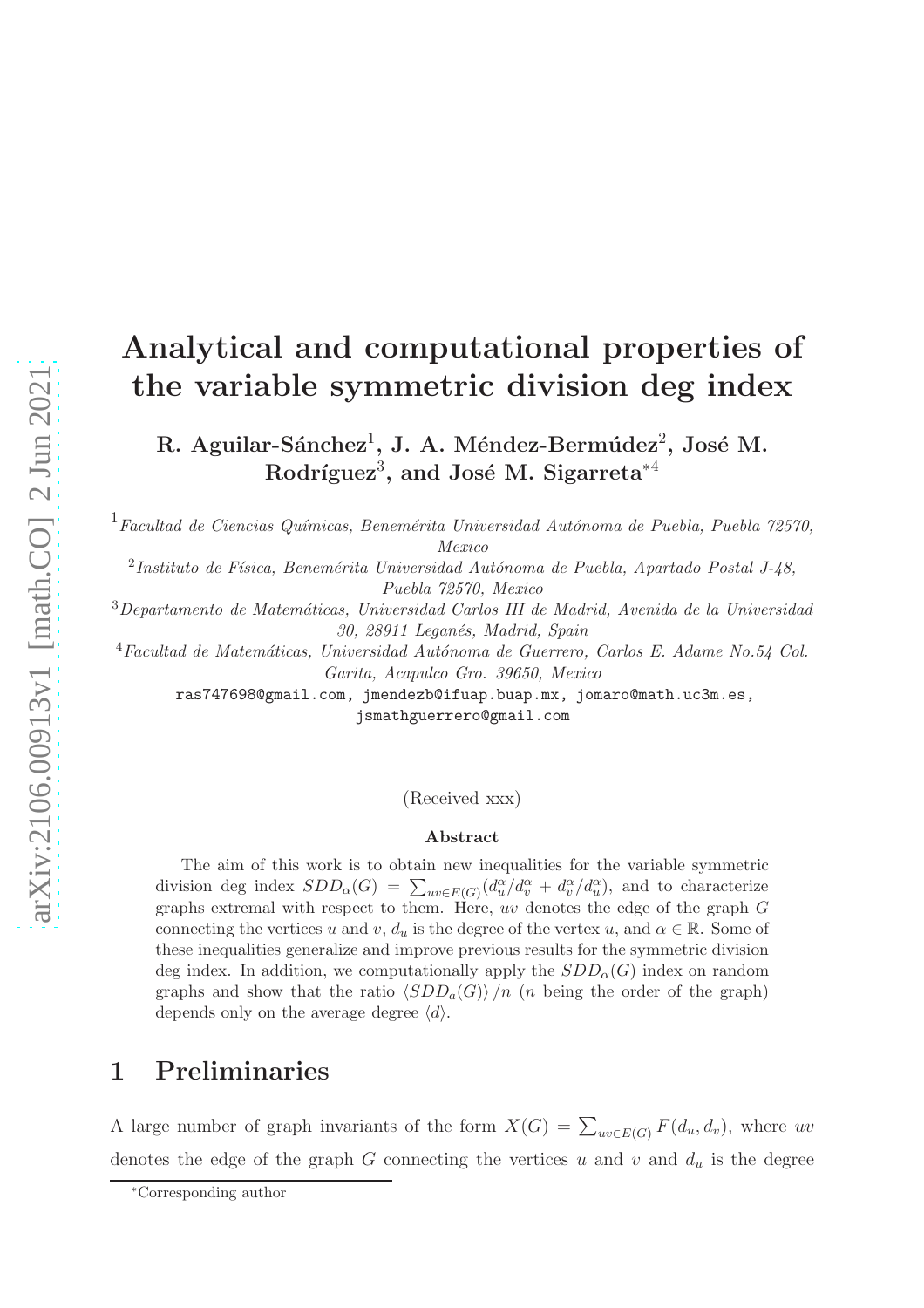of the vertex u, are studied in mathematical chemistry. The single number  $X(G)$ , representing a chemical structure in graph-theoretical terms via the molecular graph, is called a topological descriptor and if in addition it correlates with a molecular property it is called a topological index. Remarkably, topological indices capture physical properties of a molecule in a single number.

Hundreds of topological indices have been proposed and studied over more than 40 years. Among them, probably the most popular descriptors are the Randić connectivity index and the Zagreb indices. The first and second Zagreb indices, denoted by  $M_1$  and  $M_2$ , respectively, were introduced by Gutman and Trinajstić in 1972 (see [\[1\]](#page-14-0)) as

$$
M_1(G) = \sum_{u \in V(G)} d_u^2
$$
,  $M_2(G) = \sum_{uv \in E(G)} d_u d_v$ .

For details of the applications and mathematical theory of Zagreb indices see [\[2–](#page-14-1)[4\]](#page-14-2), and the references therein.

The concept of variable molecular descriptors was proposed as a new way of characterizing heteroatoms in molecules (see [\[5,](#page-14-3)[6\]](#page-14-4)), but also to assess structural differences (e.g., the relative role of carbon atoms of acyclic and cyclic parts in alkylcycloalkanes [\[7\]](#page-14-5)). The idea behind the variable molecular descriptors is that the variables are determined during the regression so that the standard error of estimate for a particular studied property is as small as possible (see, e.g., [\[8\]](#page-14-6)).

In this line of ideas, the variable versions of the first and second Zagreb indices were defined as [\[8–](#page-14-6)[10\]](#page-14-7)

$$
M_1^{\alpha}(G) = \sum_{u \in V(G)} d_u^{\alpha}, \qquad M_2^{\alpha}(G) = \sum_{uv \in E(G)} (d_u d_v)^{\alpha},
$$

with  $\alpha \in \mathbb{R}$ . Evidently,  $M_1^2$  and  $M_2^1$  are the first and second Zagreb indices, respectively. In addition, the first and second variable Zagreb indices include several known indices. As examples we note that  $M_1^{-1}$  is the inverse index  $ID$ ,  $M_1^3$  is the forgotten index  $F$ ,  $M_2^{-1/2}$ 2 is the Randić index, and  $M_2^{-1}$  is the modified Zagreb index.

In 2011, Vukičević proposed the variable symmetric division deg index [\[11\]](#page-14-8)

<span id="page-1-0"></span>
$$
SDD_{\alpha}(G) = \sum_{uv \in E(G)} \left( \frac{d_u^{\alpha}}{d_v^{\alpha}} + \frac{d_v^{\alpha}}{d_u^{\alpha}} \right). \tag{1}
$$

Note that  $SDD_{-\alpha}(G) = SDD_{\alpha}(G)$  and so, it suffices to consider positive values of  $\alpha$ . The symmetric division deg index is the best predictor of total surface area for polychlorobiphenyls [\[12\]](#page-14-9).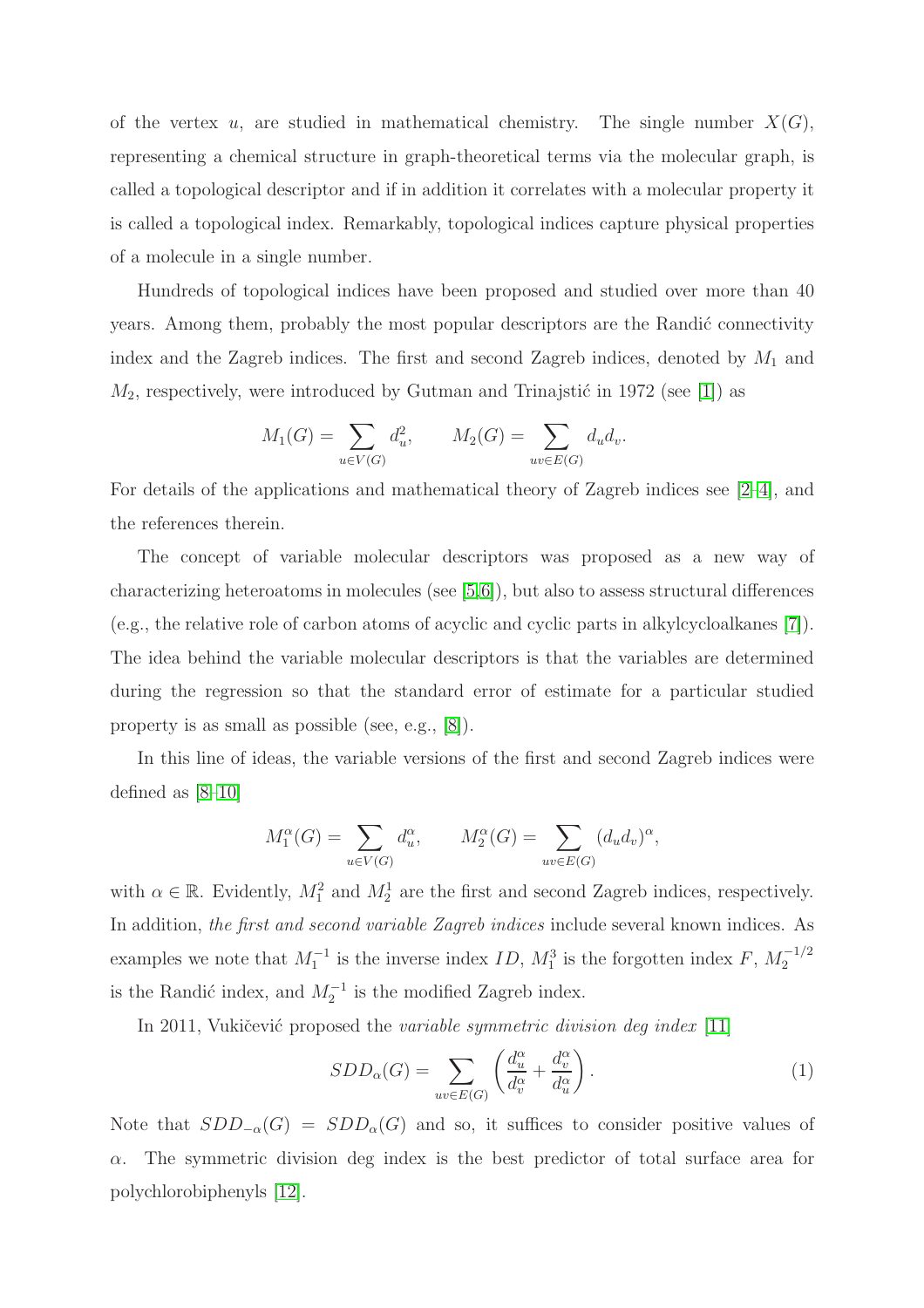In this paper we perform studies of the variable symmetric division deg index from analytical and computational viewpoints.

## 2 Analytical study of the variable symmetric division deg index

<span id="page-2-0"></span>Let us start by proving a monotonicity property of these indices.

**Theorem 1** Let G be a graph and  $0 < \alpha < \beta$ . Then

$$
SDD_{\alpha}(G) \leq SDD_{\beta}(G),
$$

and the equality in the bound is attained if and only if each connected component of G is a regular graph.

**Proof.** Let us consider  $x \geq 1$ . Thus,  $x^{\alpha} \geq x^{-\beta}$  and

$$
x^{\beta-\alpha} - 1 \ge 0, \qquad x^{\alpha} (x^{\beta-\alpha} - 1) \ge x^{-\beta} (x^{\beta-\alpha} - 1),
$$
  

$$
x^{\beta} - x^{\alpha} \ge x^{-\alpha} - x^{-\beta}, \qquad x^{\beta} + x^{-\beta} \ge x^{\alpha} + x^{-\alpha},
$$

for every  $x \ge 1$ . Since  $u(x) = x^{\alpha} + x^{-\alpha}$  satisfies  $u(1/x) = u(x)$  for every  $x > 0$ , we have  $x^{\beta} + x^{-\beta} \geq x^{\alpha} + x^{-\alpha}$  for every  $x > 0$ . Note that the equality is attained if and only if  $x=1$ .

Thus, we have

$$
SDD_{\beta}(G) = \sum_{uv \in E(G)} \left( \frac{d_u^{\beta}}{d_v^{\beta}} + \frac{d_v^{\beta}}{d_u^{\beta}} \right) \ge \sum_{uv \in E(G)} \left( \frac{d_u^{\alpha}}{d_v^{\alpha}} + \frac{d_v^{\alpha}}{d_u^{\alpha}} \right) = SDD_{\alpha}(G).
$$

The previous argument gives that the equality in the bound is attained if and only if  $d_u/d_v = 1$  for every  $uv \in E(G)$ , i.e., each connected component of G is a regular graph.

The next result relates the  $SDD<sub>a</sub>$  and the variable Zagreb indices.

**Theorem 2** If G is a graph with minimum degree  $\delta$  and maximum degree  $\Delta$ , and  $\alpha > 0$ , then

$$
2\delta^{2\alpha}M_2^{-\alpha}(G) \leq SDD_{\alpha}(G) \leq 2\Delta^{2\alpha}M_2^{-\alpha}(G),
$$
  

$$
\Delta^{-2\alpha}M_1^{2\alpha+1}(G) \leq SDD_{\alpha}(G) \leq \delta^{-2\alpha}M_1^{2\alpha+1}(G),
$$

and the equality in each bound is attained if and only if G is regular.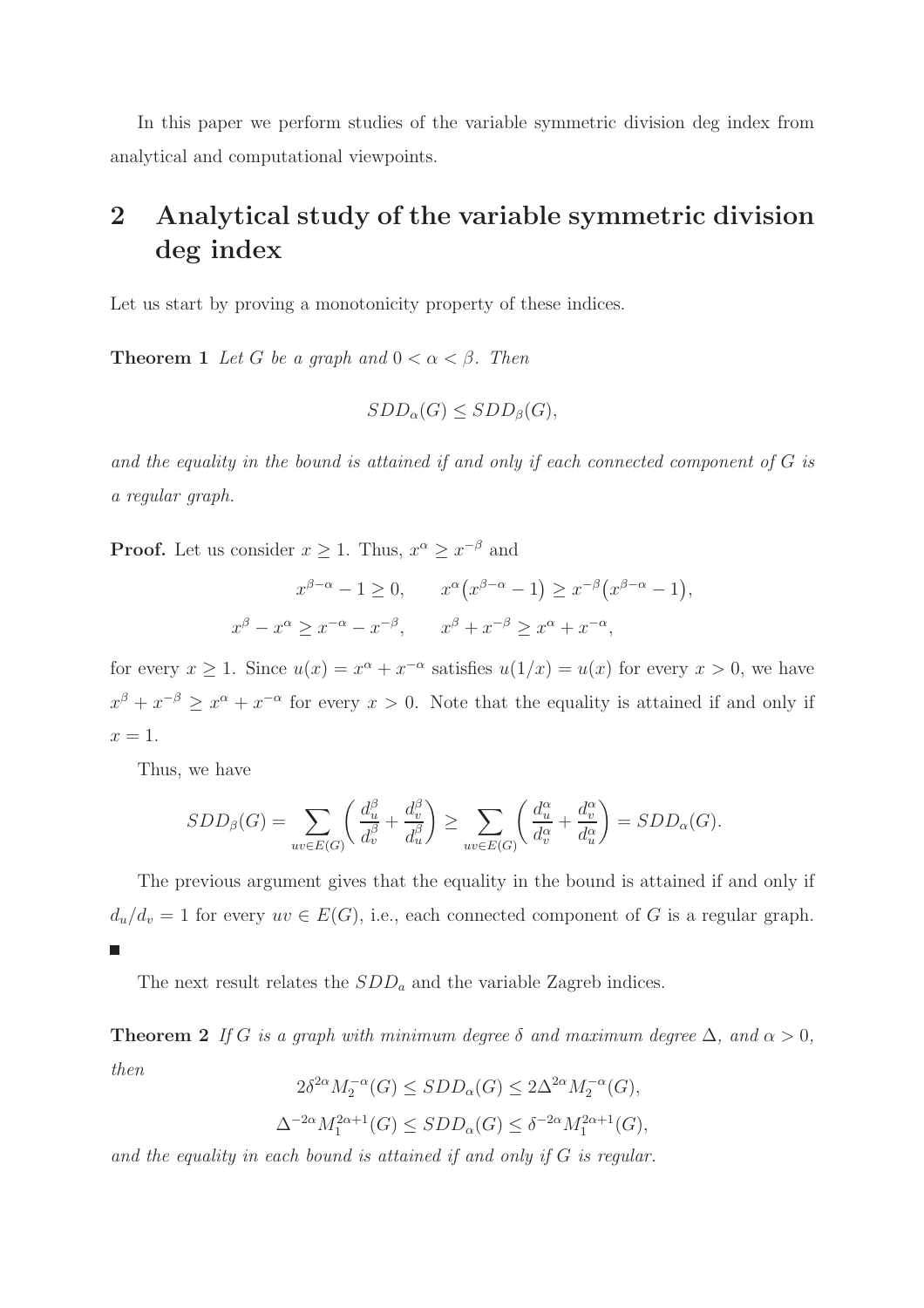**Proof.** First of all recall that for any function  $f$  we have

$$
\sum_{uv \in E(G)} \left( f(d_u) + f(d_v) \right) = \sum_{u \in V(G)} d_u f(d_u).
$$

In particular,

$$
\sum_{uv \in E(G)} \left( d_u^{2\alpha} + d_v^{2\alpha} \right) = \sum_{u \in V(G)} d_u^{2\alpha + 1} = M_1^{a+1}(G).
$$

Since

$$
SDD_{\alpha}(G) = \sum_{uv \in E(G)} \left( \frac{d_u^{\alpha}}{d_v^{\alpha}} + \frac{d_v^{\alpha}}{d_u^{\alpha}} \right) = \sum_{uv \in E(G)} \frac{d_u^{2\alpha} + d_v^{2\alpha}}{(d_u d_v)^{\alpha}}.
$$

and  $\alpha > 0$ , we obtain

$$
SDD_{\alpha}(G) = \sum_{uv \in E(G)} \frac{d_u^{2\alpha} + d_v^{2\alpha}}{(d_u d_v)^{\alpha}} \le 2\Delta^{2\alpha} \sum_{uv \in E(G)} (d_u d_v)^{-\alpha} = 2\Delta^{2\alpha} M_2^{-\alpha}(G),
$$

and

$$
SDD_{\alpha}(G) = \sum_{uv \in E(G)} \frac{d_u^{2\alpha} + d_v^{2\alpha}}{(d_u d_v)^{\alpha}} \ge 2\delta^{2\alpha} \sum_{uv \in E(G)} (d_u d_v)^{-\alpha} = 2\delta^{2\alpha} M_2^{-\alpha}(G).
$$

We also have

$$
SDD_{\alpha}(G) = \sum_{uv \in E(G)} \frac{d_u^{2\alpha} + d_v^{2\alpha}}{(d_u d_v)^{\alpha}} \leq \delta^{-2\alpha} \sum_{uv \in E(G)} (d_u^{2\alpha} + d_v^{2\alpha})
$$
  
=  $\delta^{-2\alpha} \sum_{u \in V(G)} d_u^{2\alpha+1} = \delta^{-2\alpha} M_1^{2\alpha+1}(G),$ 

and

$$
SDD_{\alpha}(G) = \sum_{uv \in E(G)} \frac{d_u^{2\alpha} + d_v^{2\alpha}}{(d_u d_v)^{\alpha}} \ge \Delta^{-2\alpha} \sum_{uv \in E(G)} (d_u^{2\alpha} + d_v^{2\alpha})
$$
  
=  $\Delta^{-2\alpha} \sum_{u \in V(G)} d_u^{2\alpha+1} = \Delta^{-2\alpha} M_1^{2\alpha+1}(G).$ 

If G is a regular graph, then each lower bound and its corresponding upper bound are the same, and they are equal to  $SDD_{\alpha}(G)$ .

Assume now that the equality in either the first or second bound is attained. The previous argument gives that we have either  $d_u^{2\alpha} + d_v^{2\alpha} = 2\Delta^{2\alpha}$  for every  $uv \in E(G)$  or  $d_u^{2\alpha} + d_v^{2\alpha} = 2\delta^{2\alpha}$  for every  $uv \in E(G)$ . Thus,  $d_u = d_v = \Delta$  for every  $uv \in E(G)$ , or  $d_u = d_v = \delta$  for every  $uv \in E(G)$ . Hence, G is regular.

Finally, assume that the equality in either the third or fourth bound is attained. The previous argument gives that we have either  $(d_u d_v)^\alpha = \delta^{2\alpha}$  for every  $uv \in E(G)$ or  $(d_u d_v)^{\alpha} = \Delta^{2\alpha}$  for every  $uv \in E(G)$ . Thus,  $d_u = d_v = \delta$  for every  $uv \in E(G)$ , or  $d_u = d_v = \Delta$  for every  $uv \in E(G)$ . Therefore, G is regular.

<span id="page-3-0"></span>We will need the following technical result.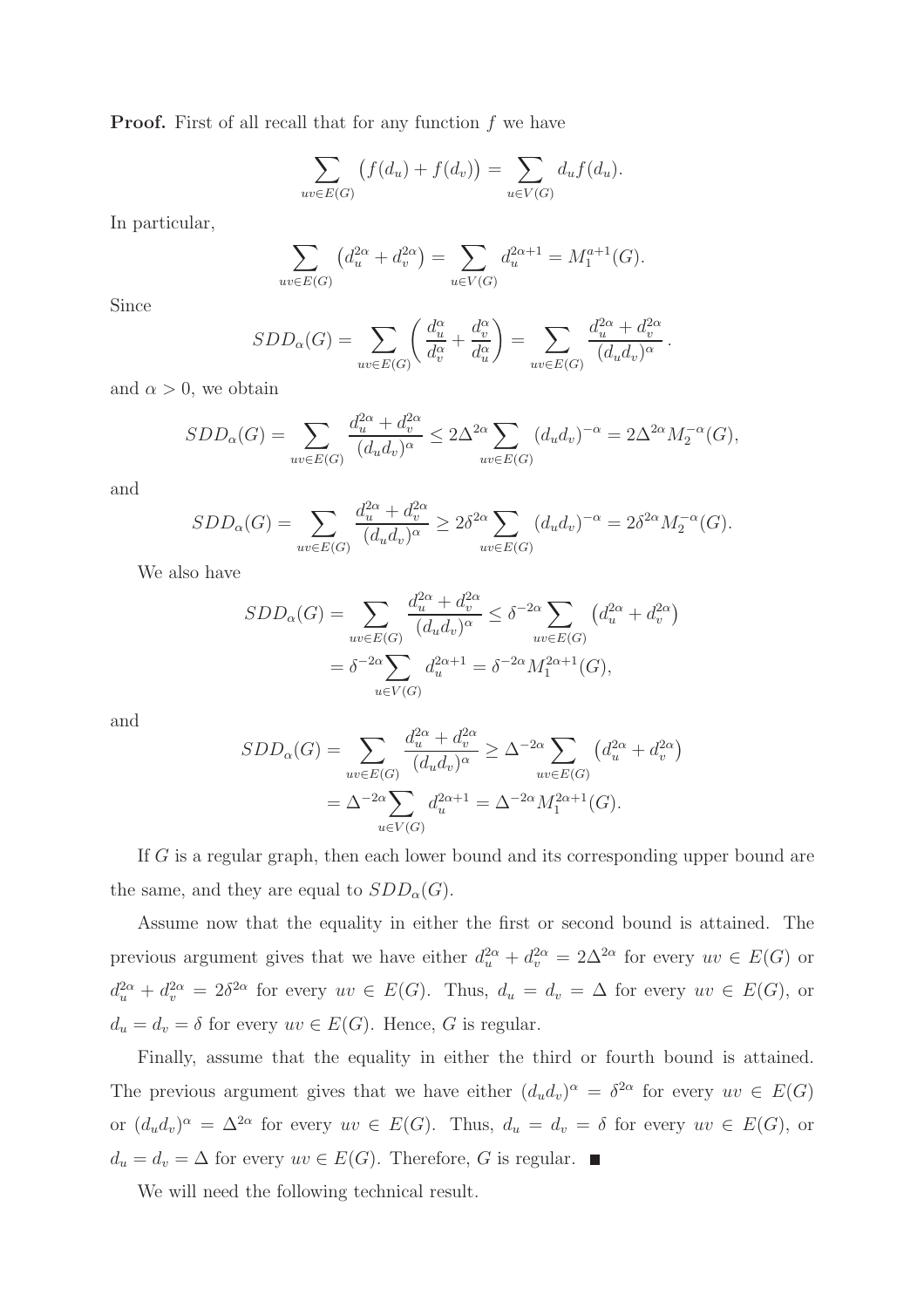**Lemma 3** Let  $0 < a < A$ . Then

$$
a \le \frac{x^2 + y^2}{x + y} \le A
$$

for every  $a \le x, y \le A$ . The lower bound is attained if and only if  $x = y = a$ . The upper bound is attained if and only if  $x = y = A$ .

**Proof.** If  $a \le x, y \le A$ , then  $ax + ay \le x^2 + y^2 \le Ax + Ay$ , and the statement holds.

A family of degree–based topological indices, named Adriatic indices, was put forward in [\[12,](#page-14-9) [13\]](#page-14-10). Twenty of them were selected as significant predictors. One of them, the inverse sum indeg index, ISI, was singled out in [\[12,](#page-14-9)[13\]](#page-14-10) as a significant predictor of total surface area of octane isomers. This index is defined as

$$
ISI(G) = \sum_{uv \in E(G)} \frac{d_u d_v}{d_u + d_v} = \sum_{uv \in E(G)} \frac{1}{\frac{1}{d_u} + \frac{1}{d_v}}.
$$

Next, we relate  $SDD_{\alpha}(G)$  with the *variable inverse sum deg index* defined, for each  $a \in \mathbb{R}$ , as

$$
ISD_a(G) = \sum_{uv \in E(G)} \frac{1}{d_u^a + d_v^a}.
$$

Note that  $ISD_{-1}$  is the inverse sum indeg index ISI.

**Theorem 4** If G is a graph with m edges and minimum degree  $\delta$ , and  $\alpha > 0$ , then

$$
SDD_{\alpha}(G) \ge \frac{\delta^{\alpha}m^2}{ISD_{-\alpha}(G)},
$$

and the equality in the bound is attained if and only if G is regular.

Proof. Cauchy-Schwarz inequality gives

$$
m^2 = \left(\sum_{uv \in E(G)} 1\right)^2 = \left(\sum_{uv \in E(G)} \left(\frac{d_u^{2\alpha} + d_v^{2\alpha}}{d_u^{\alpha} d_v^{\alpha}}\right)^{1/2} \left(\frac{d_u^{\alpha} d_v^{\alpha}}{d_u^{2\alpha} + d_v^{2\alpha}}\right)^{1/2}\right)^2
$$

$$
\leq \sum_{uv \in E(G)} \frac{d_u^{2\alpha} + d_v^{2\alpha}}{d_u^{\alpha} d_v^{\alpha}} \sum_{uv \in E(G)} \frac{d_u^{\alpha} d_v^{\alpha}}{d_u^{2\alpha} + d_v^{2\alpha}}.
$$

Since Lemma [3](#page-3-0) gives

$$
\delta^{\alpha} \le \frac{x^{2\alpha} + y^{2\alpha}}{x^{\alpha} + y^{\alpha}} \le \Delta^{\alpha}, \qquad \frac{1}{x^{2\alpha} + y^{2\alpha}} \le \frac{\delta^{-\alpha}}{x^{\alpha} + y^{\alpha}},
$$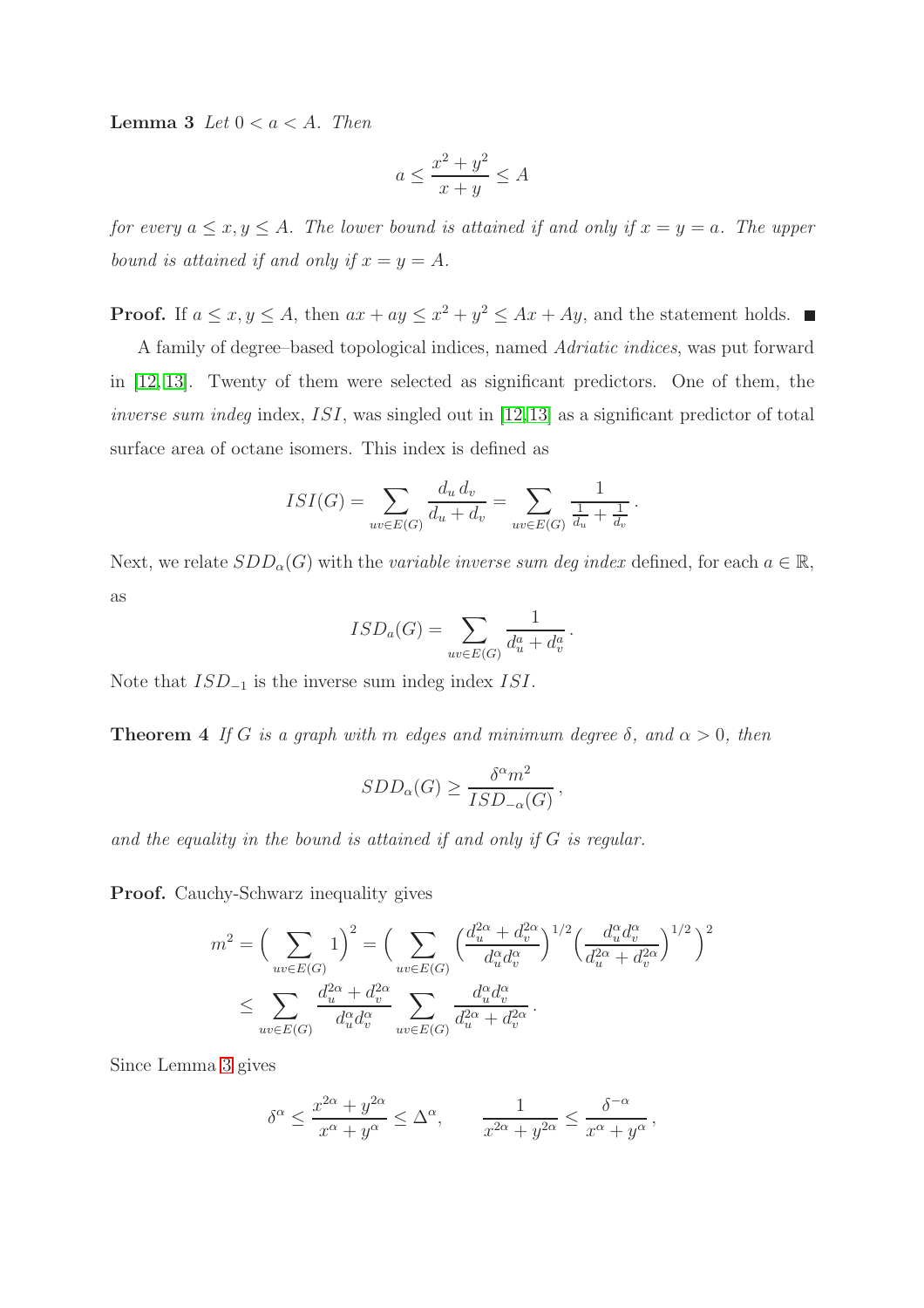for every  $\delta \leq x, y \leq \Delta$ , we have

$$
m^2 \leq \sum_{uv \in E(G)} \frac{d_u^{2\alpha} + d_v^{2\alpha}}{d_u^{\alpha} d_v^{\alpha}} \sum_{uv \in E(G)} \frac{d_u^{\alpha} d_v^{\alpha}}{d_u^{2\alpha} + d_v^{2\alpha}}
$$
  

$$
\leq \delta^{-\alpha} SDD_{\alpha}(G) \sum_{uv \in E(G)} \frac{d_u^{\alpha} d_v^{\alpha}}{d_u^{\alpha} + d_v^{\alpha}}
$$
  

$$
= \delta^{-\alpha} SDD_{\alpha}(G) \sum_{uv \in E(G)} \frac{1}{d_u^{-\alpha} + d_v^{-\alpha}}
$$
  

$$
= \delta^{-\alpha} SDD_{\alpha}(G) ISD_{-\alpha}(G).
$$

If G is a regular graph, then  $SDD_{\alpha}(G) = 2m$ ,  $ISD_{-\alpha}(G) = m\delta^{\alpha}/2$  and the equality in the bound is attained.

Assume now that the equality in the bound is attained. Thus, by the previous argument and Lemma [3](#page-3-0) we have  $d_u = d_v = \delta$  for every  $uv \in E(G)$ . Hence, G is regular. П

The modified Narumi-Katayama index

$$
NK^*(G) = \prod_{u \in V(G)} d_u^{d_u} = \prod_{uv \in E(G)} d_u d_v
$$

is introduced in [\[14\]](#page-15-0), inspired in the Narumi-Katayama index defined in [\[15\]](#page-15-1). Next, we prove an inequality relating the modified Narumi-Katayama index with  $SDD_{\alpha}(G)$ .

**Theorem 5** Let G be a graph with m edges and minimum degree  $\delta$ , and  $\alpha > 0$ . Then

$$
SDD_{\alpha}(G) \ge 2\delta^{2\alpha} mNK^*(G)^{-\alpha/m},
$$

and the equality in the bound is attained if and only if G is a regular graph.

**Proof.** Using the fact that the geometric mean is at most the arithmetic mean, we obtain

$$
\frac{1}{m} SDD_{\alpha}(G) = \frac{1}{m} \sum_{uv \in E(G)} \left( \frac{d_u^{\alpha}}{d_v^{\alpha}} + \frac{d_v^{\alpha}}{d_u^{\alpha}} \right) = \frac{1}{m} \sum_{uv \in E(G)} \frac{d_u^{2\alpha} + d_v^{2\alpha}}{(d_u d_v)^{\alpha}}
$$
\n
$$
\geq 2\delta^{2\alpha} \frac{1}{m} \sum_{uv \in E(G)} \frac{1}{(d_u d_v)^{\alpha}} \geq 2\delta^{2\alpha} \left( \prod_{uv \in E(G)} \frac{1}{(d_u d_v)^{\alpha}} \right)^{1/m}
$$
\n
$$
= 2\delta^{2\alpha} N K^*(G)^{-\alpha/m}.
$$

If  $G$  is a regular graph, then

$$
2\delta^{2\alpha} mNK^*(G)^{-\alpha/m} = 2\delta^{2\alpha} m(\delta^{2m})^{-\alpha/m} = 2m = SDD_{\alpha}(G).
$$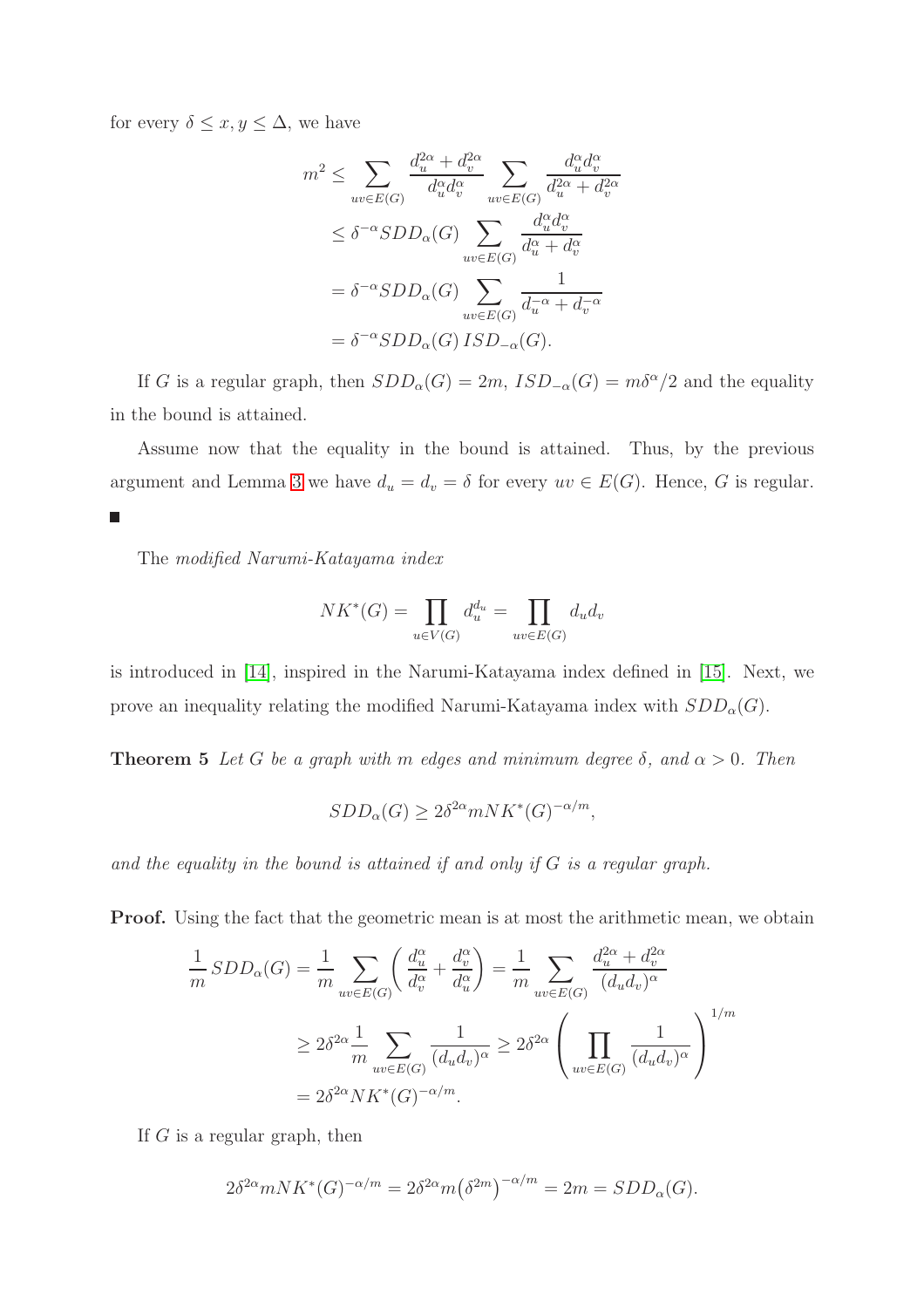Finally, assume that the equality in the bound is attained. The previous argument gives that  $d_u^{2\alpha} + d_v^{2\alpha} = 2\delta^{2\alpha}$  for every  $uv \in E(G)$ , and so,  $d_u = d_v = \delta$  for every  $uv \in E(G)$ . Hence, G is a regular graph.  $\blacksquare$ 

<span id="page-6-0"></span>Next, we obtain additional bounds of  $SDD_{\alpha}$  which do not involve other topological indices.

**Theorem 6** Let G be a graph with m edges, minimum degree  $\delta$  and maximum degree  $\delta + 1$ ,  $\alpha > 0$  and A the cardinality of the set of edges  $uv \in E(G)$  with  $d_u \neq d_v$ . Then A is an even integer and

$$
SDD_{\alpha}(G) = 2m + A\left(\frac{(\delta+1)^{\alpha}}{\delta^{\alpha}} + \frac{\delta^{\alpha}}{(\delta+1)^{\alpha}} - 2\right).
$$

**Proof.** Let  $F = \{uv \in E(G): d_u \neq d_v\}$ , then A is the cardinality of the set F. Since the minimum degree of G is  $\delta$  and its maximum degree is  $\delta + 1$ , if  $uv \in F$ , then  $d_u = \delta$  and  $d_v = \delta + 1$  or viceversa, and therefore

$$
\frac{d_u^{\alpha}}{d_v^{\alpha}} + \frac{d_v^{\alpha}}{d_u^{\alpha}} = \frac{(\delta + 1)^{\alpha}}{\delta^{\alpha}} + \frac{\delta^{\alpha}}{(\delta + 1)^{\alpha}}.
$$

If  $uv \in F^c = E(G) \setminus F$ , then  $d_u = d_v = \delta$  or  $d_u = d_v = \delta + 1$ , and therefore

$$
\frac{d_u^{\alpha}}{d_v^{\alpha}} + \frac{d_v^{\alpha}}{d_u^{\alpha}} = 2.
$$

Since there are exactly A edges in F and  $m - A$  edges in  $F<sup>c</sup>$ , we have

$$
SDD_{\alpha}(G) = \sum_{uv \in E(G)} \left( \frac{d_u^{\alpha}}{d_v^{\alpha}} + \frac{d_v^{\alpha}}{d_u^{\alpha}} \right)
$$
  
\n
$$
= \sum_{uv \in F^c} \left( \frac{d_u^{\alpha}}{d_v^{\alpha}} + \frac{d_v^{\alpha}}{d_u^{\alpha}} \right) + \sum_{uv \in F} \left( \frac{d_u^{\alpha}}{d_v^{\alpha}} + \frac{d_v^{\alpha}}{d_u^{\alpha}} \right)
$$
  
\n
$$
= \sum_{uv \in F^c} 2 + \sum_{uv \in F} \left( \frac{(\delta + 1)^{\alpha}}{\delta^{\alpha}} + \frac{\delta^{\alpha}}{(\delta + 1)^{\alpha}} \right)
$$
  
\n
$$
= 2m - 2A + A \left( \frac{(\delta + 1)^{\alpha}}{\delta^{\alpha}} + \frac{\delta^{\alpha}}{(\delta + 1)^{\alpha}} \right).
$$

This gives the equality.

Seeking for a contradiction assume that A is an odd integer.

Let  $\Gamma_1$  be the subgraph of G induced by the  $n_1$  vertices with degree  $\delta$  in  $V(G)$ , and denote by  $m_1$  the cardinality of the set of edges of  $\Gamma_1$ . Handshaking Lemma gives  $n_1\delta - A = 2m_1$ . Since A is an odd integer,  $\delta$  is also an odd integer. Thus,  $\delta + 1$  is an even integer.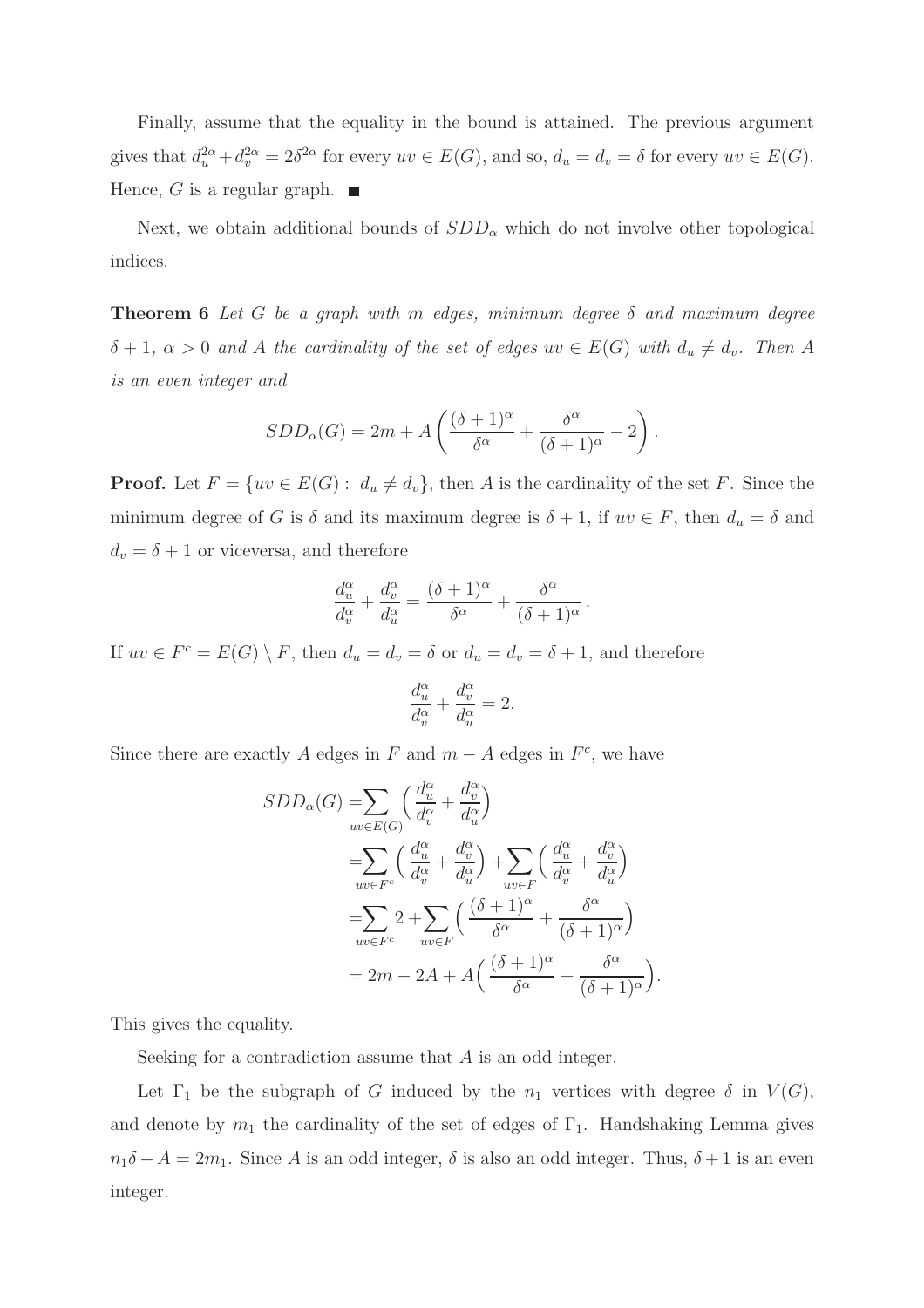Let  $\Gamma_2$  be the subgraph of G induced by the  $n_2$  vertices with degree  $\delta + 1$  in  $V(G)$ , and denote by  $m_2$  the cardinality of the set of edges of  $\Gamma_2$ . Handshaking Lemma gives  $n_2(\delta + 1) - A = 2m_2$ , a contradiction, since A is an odd integer and  $\delta + 1$  is an even integer.

Thus, we conclude that A is an even integer.  $\blacksquare$ 

<span id="page-7-1"></span>We will need the following result in the proof of Theorem [8](#page-7-0) below.

**Lemma 7** Given  $\alpha > 0$ , consider the function  $u : (0, \infty) \to (0, \infty)$  defined as  $u(t) =$  $t^{\alpha} + t^{-\alpha}$ . Then u is strictly decreasing on  $(0, 1]$ , u is strictly increasing on  $[1, \infty)$  and  $u(t) \ge u(1) = 2.$ 

Proof. We have

$$
u'(t) = \alpha t^{\alpha - 1} - \alpha t^{-\alpha - 1} = \alpha t^{-\alpha - 1} (t^{2\alpha} - 1).
$$

Since  $\alpha > 0$ , we have  $u' < 0$  on  $(0, 1)$  and  $u' > 0$  on  $[1, \infty)$ . This gives the result.

<span id="page-7-0"></span>Theorem [6](#page-6-0) gives the precise value of  $SDD_{\alpha}$  when  $\Delta = \delta + 1$ . Theorem [8](#page-7-0) below provides a lower bound when  $\Delta > \delta + 1$ .

**Theorem 8** Let G be a graph with m edges, minimum degree  $\delta$  and maximum degree  $\Delta > \delta + 1$ . Denote by  $A_0, A_1, A_2$ , the cardinality of the subsets of edges  $F_0 = \{uv \in$  $E(G)$ :  $d_u = \delta, d_v = \Delta\}$ ,  $F_1 = \{uv \in E(G) : d_u = \delta, \delta < d_v < \Delta\}$ ,  $F_2 = \{uv \in E(G) : d_v = \delta, d_v = \Delta\}$  $d_u = \Delta, \delta < d_v < \Delta\}$ , respectively. If  $\alpha > 0$ , then

$$
SDD_{\alpha}(G) \leq (m - A_{1} - A_{2}) \left( \frac{\Delta^{\alpha}}{\delta^{\alpha}} + \frac{\delta^{\alpha}}{\Delta^{\alpha}} \right) + A_{1} \left( \frac{(\Delta - 1)^{\alpha}}{\delta^{\alpha}} + \frac{\delta^{\alpha}}{(\Delta - 1)^{\alpha}} \right) + A_{2} \left( \frac{\Delta^{\alpha}}{(\delta + 1)^{\alpha}} + \frac{(\delta + 1)^{\alpha}}{\Delta^{\alpha}} \right),
$$
  

$$
SDD_{\alpha}(G) \geq 2m + A_{0} \left( \frac{\Delta^{\alpha}}{\delta^{\alpha}} + \frac{\delta^{\alpha}}{\Delta^{\alpha}} - 2 \right) + A_{1} \left( \frac{(\delta + 1)^{\alpha}}{\delta^{\alpha}} + \frac{\delta^{\alpha}}{(\delta + 1)^{\alpha}} - 2 \right) + A_{2} \left( \frac{\Delta^{\alpha}}{(\Delta - 1)^{\alpha}} + \frac{(\Delta - 1)^{\alpha}}{\Delta^{\alpha}} - 2 \right).
$$

Proof. Lemma [7](#page-7-1) gives that the function

$$
\frac{d_v^{\alpha}}{\delta^{\alpha}} + \frac{\delta^{\alpha}}{d_v^{\alpha}} = u\left(\frac{d_v}{\delta}\right)
$$

is increasing in  $d_v \in [\delta + 1, \Delta - 1]$  and so,

$$
\frac{(\delta+1)^{\alpha}}{\delta^{\alpha}} + \frac{\delta^{\alpha}}{(\delta+1)^{\alpha}} \le \frac{d_v^{\alpha}}{\delta^{\alpha}} + \frac{\delta^{\alpha}}{d_v^{\alpha}} \le \frac{(\Delta-1)^{\alpha}}{\delta^{\alpha}} + \frac{\delta^{\alpha}}{(\Delta-1)^{\alpha}},
$$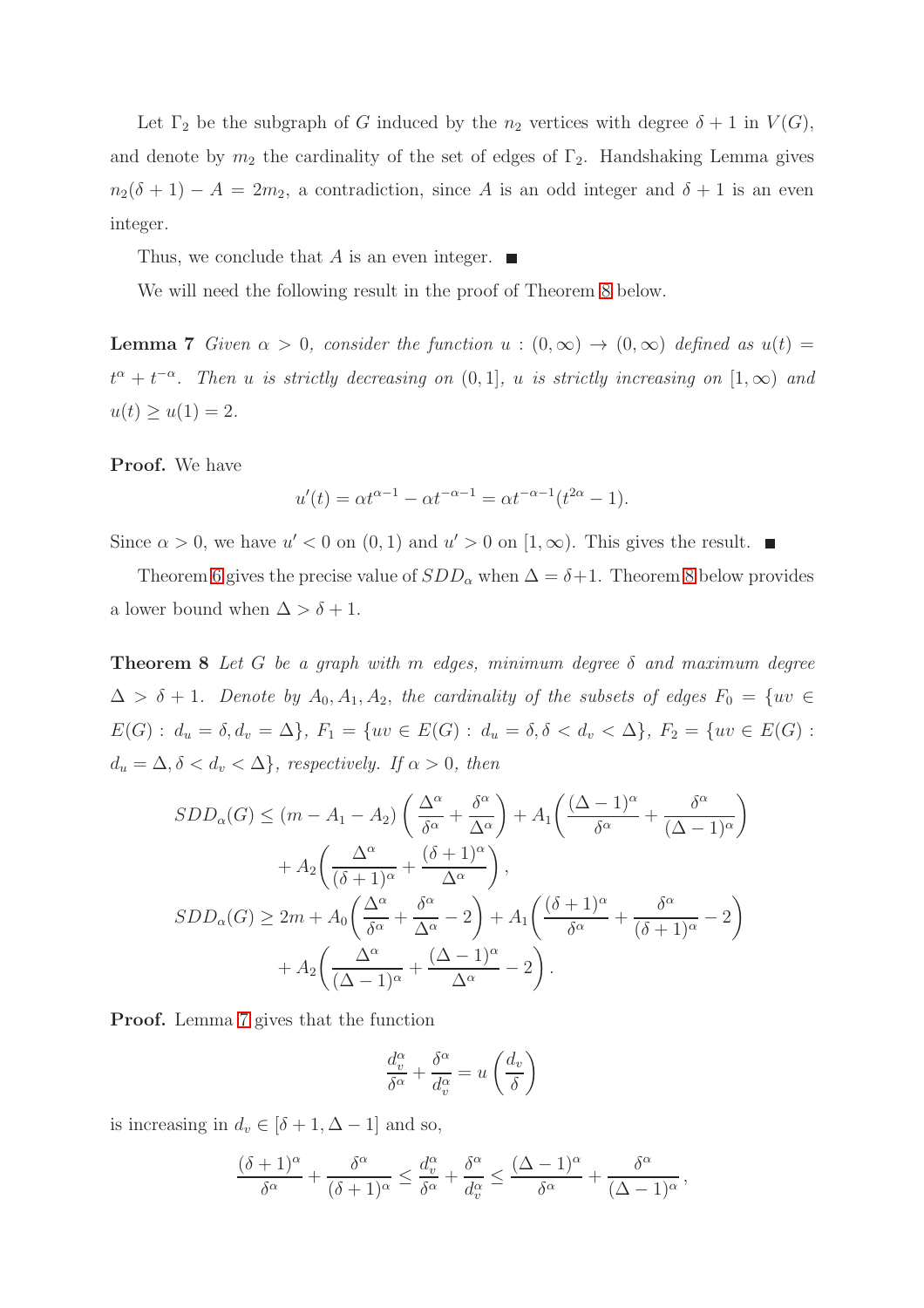for every  $uv \in F_1$ .

In a similar way, Lemma [7](#page-7-1) gives that the function

$$
\frac{\Delta^{\alpha}}{d_v^{\alpha}} + \frac{d_v^{\alpha}}{\Delta^{\alpha}} = u\left(\frac{d_v}{\Delta}\right)
$$

is decreasing in  $d_v \in [\delta+1, \Delta-1]$  and so,

$$
\frac{\Delta^{\alpha}}{(\Delta-1)^{\alpha}} + \frac{(\Delta-1)^{\alpha}}{\Delta^{\alpha}} \le \frac{\Delta^{\alpha}}{d_v^{\alpha}} + \frac{d_v^{\alpha}}{\Delta^{\alpha}} \le \frac{\Delta^{\alpha}}{(\delta+1)^{\alpha}} + \frac{(\delta+1)^{\alpha}}{\Delta^{\alpha}},
$$

for every  $uv \in F_2$ .

Also,

$$
2\leq \frac{d_u^\alpha}{d_v^\alpha}+\frac{d_v^\alpha}{d_u^\alpha}\leq \frac{\Delta^\alpha}{\delta^\alpha}+\frac{\delta^\alpha}{\Delta^\alpha}
$$

for every  $uv \in E(G)$ .

We have

$$
SDD_{\alpha}(G) = \sum_{uv \in E(G) \setminus (F_0 \cup F_1 \cup F_2)} \left( \frac{d_u^{\alpha}}{d_v^{\alpha}} + \frac{d_v^{\alpha}}{d_u^{\alpha}} \right) + \sum_{uv \in F_0} \left( \frac{d_u^{\alpha}}{d_v^{\alpha}} + \frac{d_v^{\alpha}}{d_u^{\alpha}} \right) + \sum_{uv \in F_1} \left( \frac{d_u^{\alpha}}{d_v^{\alpha}} + \frac{d_v^{\alpha}}{d_u^{\alpha}} \right) + \sum_{uv \in F_2} \left( \frac{d_u^{\alpha}}{d_v^{\alpha}} + \frac{d_v^{\alpha}}{d_u^{\alpha}} \right) + \sum_{uv \in E(G) \setminus (F_0 \cup F_1 \cup F_2)} \sum_{uv \in F_0} \left( \frac{\Delta^{\alpha}}{\delta^{\alpha}} + \frac{\delta^{\alpha}}{\Delta^{\alpha}} \right) + \sum_{uv \in F_1} \left( \frac{d_v^{\alpha}}{\delta^{\alpha}} + \frac{\delta^{\alpha}}{d_v^{\alpha}} \right) + \sum_{uv \in F_2} \left( \frac{\Delta^{\alpha}}{d_v^{\alpha}} + \frac{d_v^{\alpha}}{\Delta^{\alpha}} \right).
$$

Hence,

 $\Box$ 

$$
SDD_{\alpha}(G) \ge 2m - 2A_0 - 2A_1 - 2A_2 + A_0 \left(\frac{\Delta^{\alpha}}{\delta^{\alpha}} + \frac{\delta^{\alpha}}{\Delta^{\alpha}}\right) + A_1 \left(\frac{(\delta + 1)^{\alpha}}{\delta^{\alpha}} + \frac{\delta^{\alpha}}{(\delta + 1)^{\alpha}}\right) + A_2 \left(\frac{\Delta^{\alpha}}{(\Delta - 1)^{\alpha}} + \frac{(\Delta - 1)^{\alpha}}{\Delta^{\alpha}}\right).
$$

We also have

$$
SDD_{\alpha}(G) = \sum_{uv \in E(G) \setminus (F_1 \cup F_2)} \left( \frac{d_u^{\alpha}}{d_v^{\alpha}} + \frac{d_v^{\alpha}}{d_u^{\alpha}} \right)
$$
  
+ 
$$
\sum_{uv \in F_1} \left( \frac{d_u^{\alpha}}{d_v^{\alpha}} + \frac{d_v^{\alpha}}{d_u^{\alpha}} \right) + \sum_{uv \in F_2} \left( \frac{d_u^{\alpha}}{d_v^{\alpha}} + \frac{d_v^{\alpha}}{d_u^{\alpha}} \right)
$$
  

$$
\leq (m - A_1 - A_2) \left( \frac{\Delta^{\alpha}}{\delta^{\alpha}} + \frac{\delta^{\alpha}}{\Delta^{\alpha}} \right)
$$
  
+ 
$$
A_1 \left( \frac{(\Delta - 1)^{\alpha}}{\delta^{\alpha}} + \frac{\delta^{\alpha}}{(\Delta - 1)^{\alpha}} \right) + A_2 \left( \frac{\Delta^{\alpha}}{(\delta + 1)^{\alpha}} + \frac{(\delta + 1)^{\alpha}}{\Delta^{\alpha}} \right).
$$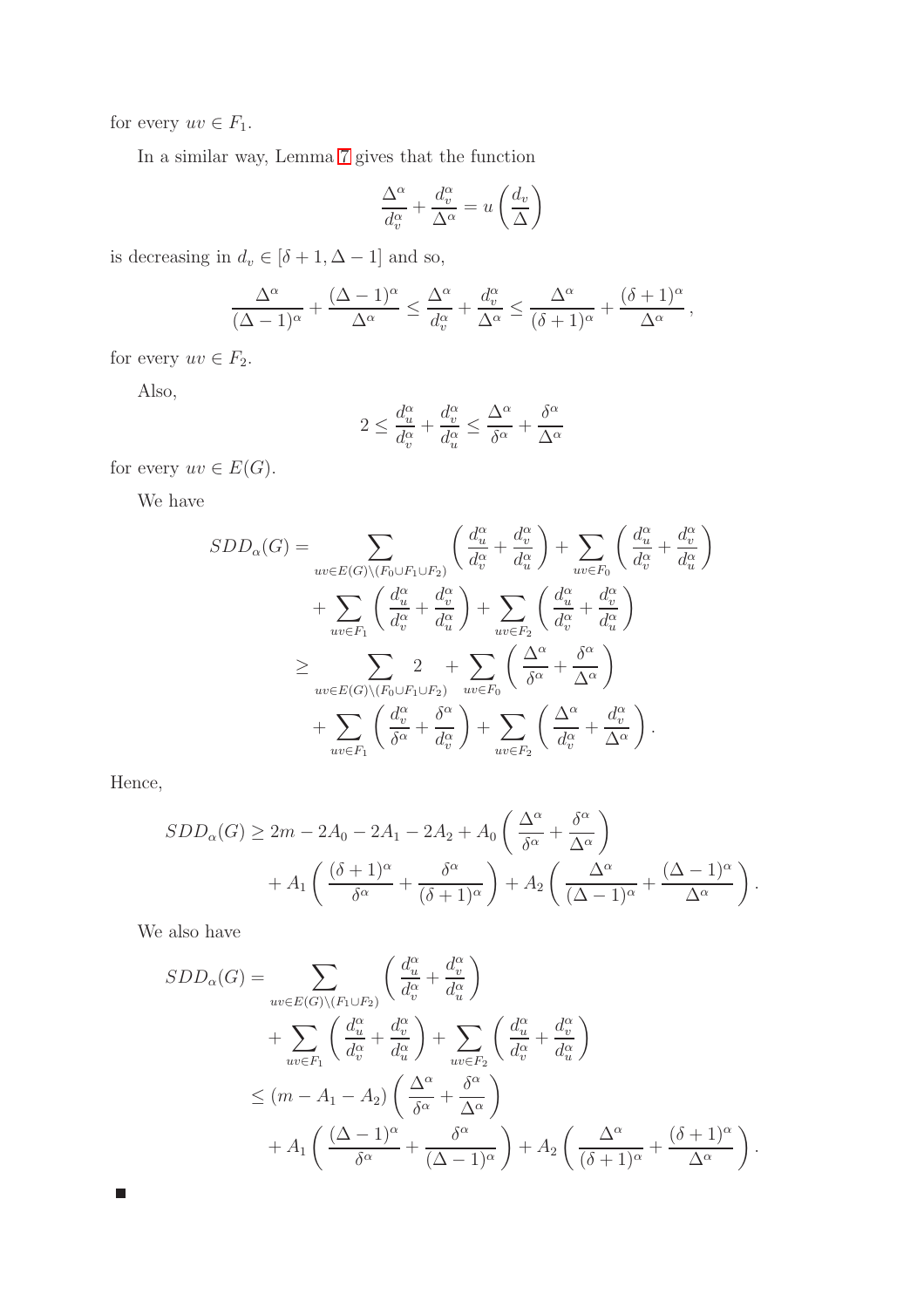### 3 Computational study of the variable symmetric division deg index on random graphs

Here we consider two models of random graphs G: Erdös-Rényi (ER) graphs  $G(n, p)$  and bipartite random (BR) graphs  $G(n_1, n_2, p)$ . ER graphs are formed by n vertices connected independently with probability  $p \in [0, 1]$ . While BR graphs are composed by two disjoint sets, set 1 and set 2, with  $n_1$  and  $n_2$  vertices each such that there are no adjacent vertices within the same set, being  $n = n_1 + n_2$  the total number of vertices in the bipartite graph. The vertices of the two sets are connected randomly with probability  $p \in [0, 1]$ .

We stress that the computational study of the variable symmetric division deg index we perform below is justified by the random nature of the graph models we want to explore. Since a given parameter set  $(n, p)$   $[(n_1, n_2, p)]$  represents an infinite-size ensemble of ER graphs [BR graphs], the computation of  $SDD_{\alpha}(G)$  on a single graph is irrelevant. In contrast, the computation of  $\langle SDD_{\alpha}(G) \rangle$  (where  $\langle \cdot \rangle$  indicates ensemble average) over a large number of random graphs, all characterized by the same parameter set  $(n, p)$  $[(n_1, n_2, p)]$ , may provide useful *average* information about the full ensemble. This computational approach, well known in random matrix theory studies, is not widespread in studies involving topological indices, mainly because topological indices are not commonly applied to random graphs; for very recent exceptions see [\[16](#page-15-2)[–19\]](#page-15-3).

#### 3.1 Average properties of the  $SDD_{\alpha}$  index on Erdös-Rényi random graphs

From the definition of the variable symmetric division deg index, see Eq. [\(1\)](#page-1-0), we have that:

(i) For  $\alpha = 0$ ,  $\langle SDD_0(G) \rangle$  gives twice the average number of edges of the ER graph. That is,

<span id="page-9-1"></span>
$$
\langle SDD_0(G) \rangle = \left\langle \sum_{uv \in E(G)} \left( \frac{d_u^0}{d_v^0} + \frac{d_v^0}{d_u^0} \right) \right\rangle = \left\langle \sum_{uv \in E(G)} (1+1) \right\rangle
$$
  
=  $\langle 2|E(G)| \rangle = n(n-1)p.$  (2)

(ii) When  $np \gg 1$ , we can approximate  $d_u \approx d_v \approx \langle d \rangle$ , then

<span id="page-9-0"></span>
$$
\langle SDD_{\alpha}(G) \rangle \approx \left\langle \sum_{uv \in E(G)} (1^{\alpha} + 1^{\alpha}) \right\rangle = \left\langle \sum_{uv \in E(G)} 2 \right\rangle
$$
  
=  $\langle 2|E(G)| \rangle = n(n-1)p.$  (3)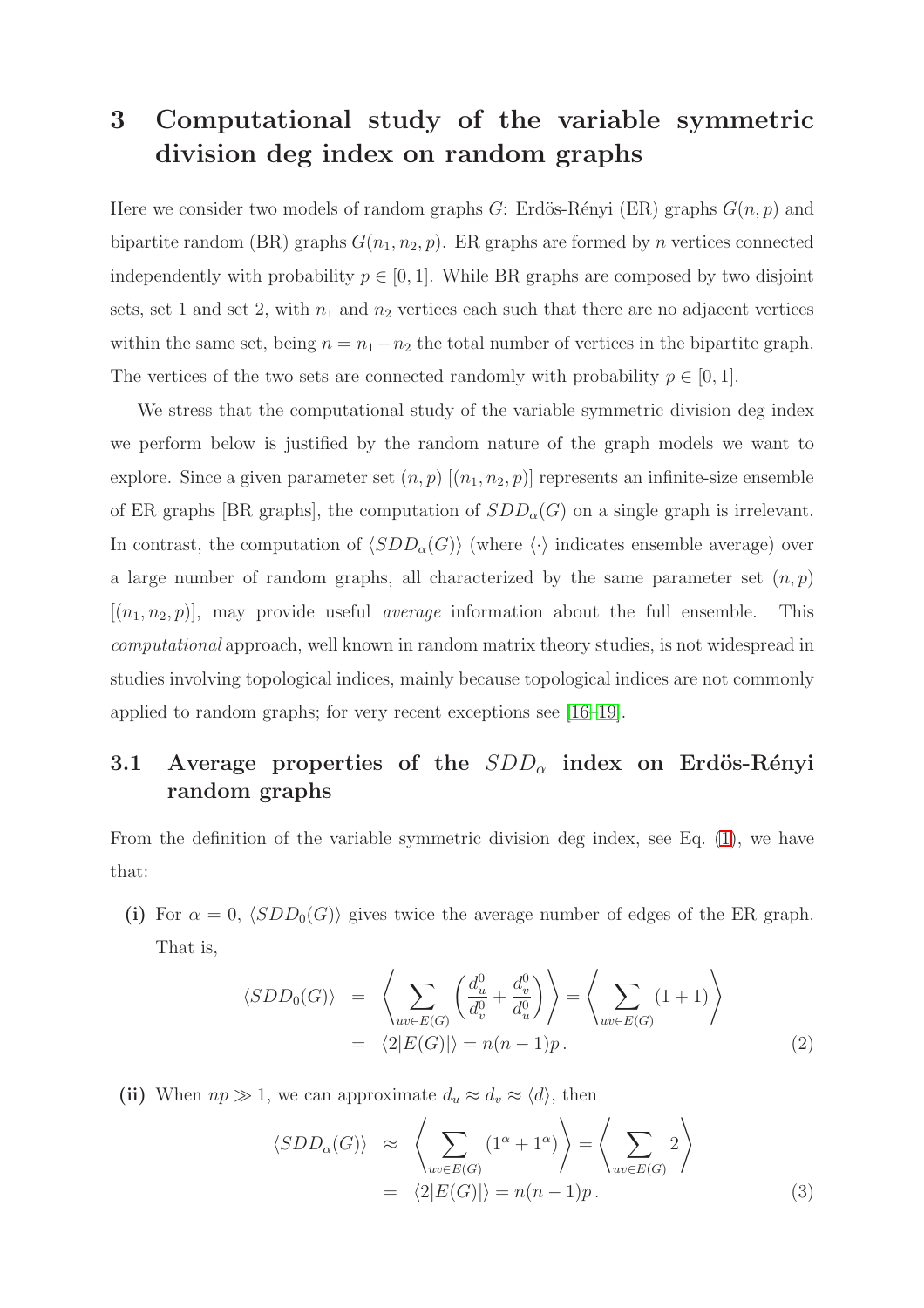(iii) By recognizing that the average degree of the ER graph model reads as

$$
\langle d \rangle = (n-1)p \,, \tag{4}
$$

we can rewrite Eq. [\(3\)](#page-9-0) as

<span id="page-10-0"></span>
$$
\frac{\langle SDD_{\alpha}(G)\rangle}{n} \approx \langle d\rangle \ . \tag{5}
$$

We stress that Eq. [\(5\)](#page-10-0) is expected to be valid for  $np \gg 1$ .

In Fig. [1\(](#page-11-0)a) we plot  $\langle SDD_{\alpha}(G) \rangle$  as a function of the probability p of ER graphs of size  $n = 500$ . All averages in Fig. [1](#page-11-0) are computed over ensembles of  $10^7/n$  random graphs. In Fig. [1\(](#page-11-0)a) we show curves for  $\alpha \in [0, 4]$ . The dashed-magenta curve corresponds to the case  $\alpha = 0$ , which coincides with Eq. [\(2\)](#page-9-1). Moreover, we observe that

$$
\langle SDD_{\alpha \leq 0.5}(G) \rangle \approx \langle SDD_0(G) \rangle = n(n-1)p.
$$

However, once  $\alpha > 0.5$ , the curves  $\langle SDD_{\alpha}(G) \rangle$  versus p deviate from Eq. [\(2\)](#page-9-1), at intermediate values of  $p$ , in the form of a bump which is enhanced the larger the value of  $\alpha$  is. Also, in Fig. [1\(](#page-11-0)a) we can clearly see that Eq. [\(3\)](#page-9-0) is satisfied when  $np \gg 1$ , as expected.

Now, in Fig. [1\(](#page-11-0)b) we present  $\langle SDD_{\alpha}(G) \rangle$  as a function of the probability p of ER graphs of three different sizes. It is clear from this figure that the blocks of curves, characterized by the different graph sizes (and shown in different colors), display similar curves but displaced on both axes. Moreover, the fact that these blocks of curves, plotted in semi-log scale, are shifted the same amount on both  $x-$  and  $y-$ axis when doubling n make us anticipate the scaling of  $\langle SDD_{\alpha}(G) \rangle$ . We stress that other average variable degree-based indices on ER random graphs (normalized to the graph size) have been shown to scale with the average degree [\[19\]](#page-15-3). Indeed, this statement is encoded in Eq. [\(5\)](#page-10-0), that we derived for  $np \gg 1$  but should serve as the global scaling equation for  $\langle SDD_{\alpha}(G) \rangle$ .

Therefore, in Fig. [1\(](#page-11-0)c) we show  $\langle SDD_{\alpha}(G)\rangle /n$  as a function of the average degree  $\langle d \rangle$ where the same curves of Fig. [1\(](#page-11-0)b) have been used. There we verify the global scaling of  $\langle SDD_{\alpha}(G) \rangle$ , as anticipated in Eq. [\(5\)](#page-10-0), by noticing that the blocks of curves (painted in different colors) for different graph sizes fall on top of each other.

Also, form Figs. [1\(](#page-11-0)a-c) we observe that the inequality of Theorem [1](#page-2-0) is extended to the average variable symmetric division deg index on random graphs:

<span id="page-10-1"></span>
$$
\langle SDD_{\alpha}(G) \rangle \le \langle SDD_{\beta}(G) \rangle , \qquad 0 < \alpha < \beta ; \tag{6}
$$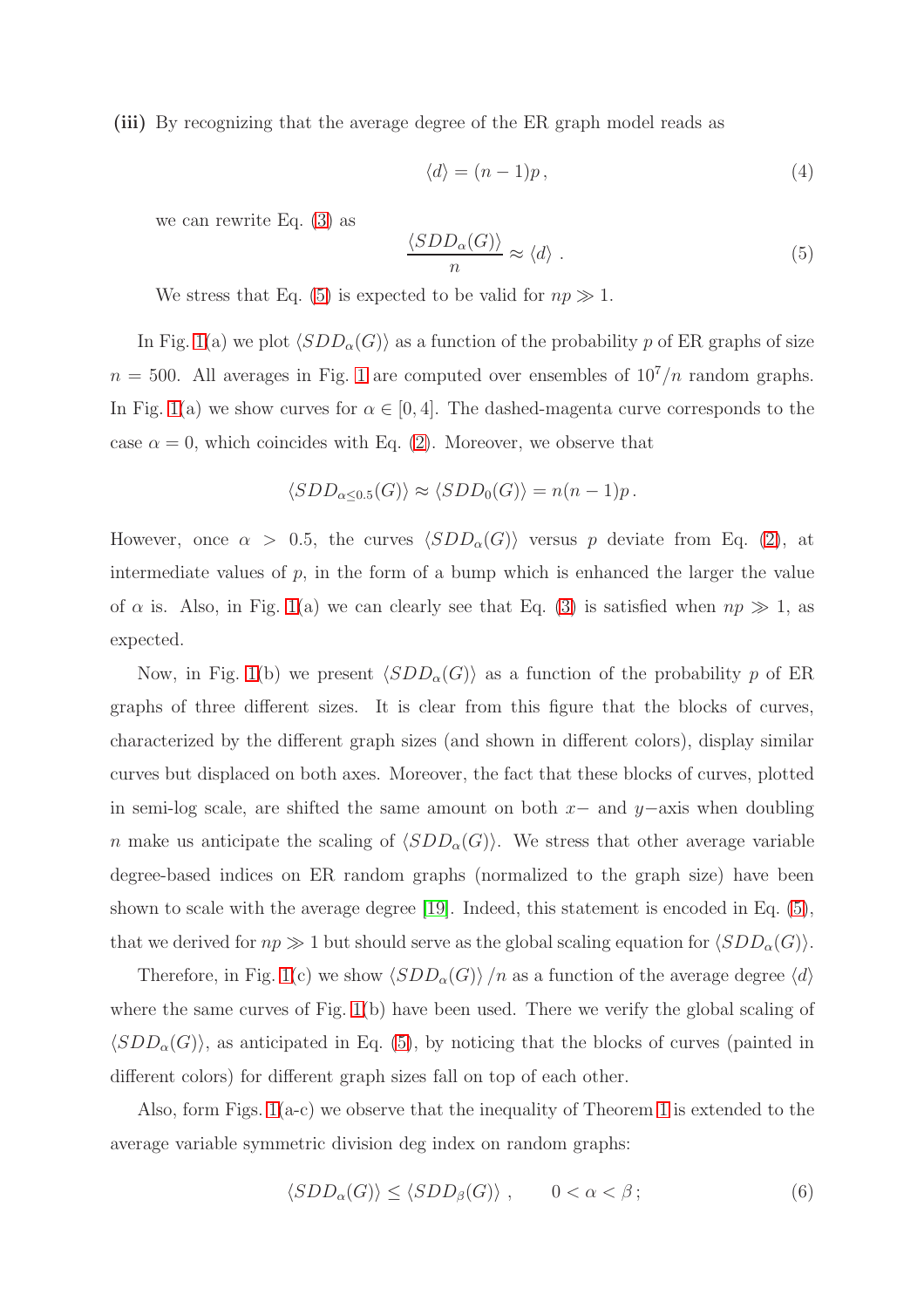<span id="page-11-0"></span>

Figure 1. (a) Average variable symmetric division deg index  $\langle SDD_{\alpha}(G) \rangle$  as a function of the probability p of Erdös-Rényi graphs of size  $n = 500$ . Here we show curves for  $\alpha \in [0, 4]$  in steps of 0.5 (the arrow indicates increasing  $\alpha$ ). The dashed-magenta curve corresponds to the case  $\alpha = 0$ . (b)  $\langle SDD_{\alpha}(G) \rangle$  as a function of the probability p of ER graphs of three different sizes:  $n = 125$ , 250 and 500. (c)  $\langle SDD_{\alpha}(G) \rangle /n$  as a function of the average degree  $\langle d \rangle$ ; same curves as in panel (b). The inset in (c) is the enlargement of the cyan rectangle. (d-f) Equivalent figures to (a-c), respectively, but for bipartite random graphs composed by sets of equal sizes: in (d)  $n_1 = n_2 = 500$  while in (e,f)  $n_1 = n_2 = \{125, 250, 500\}.$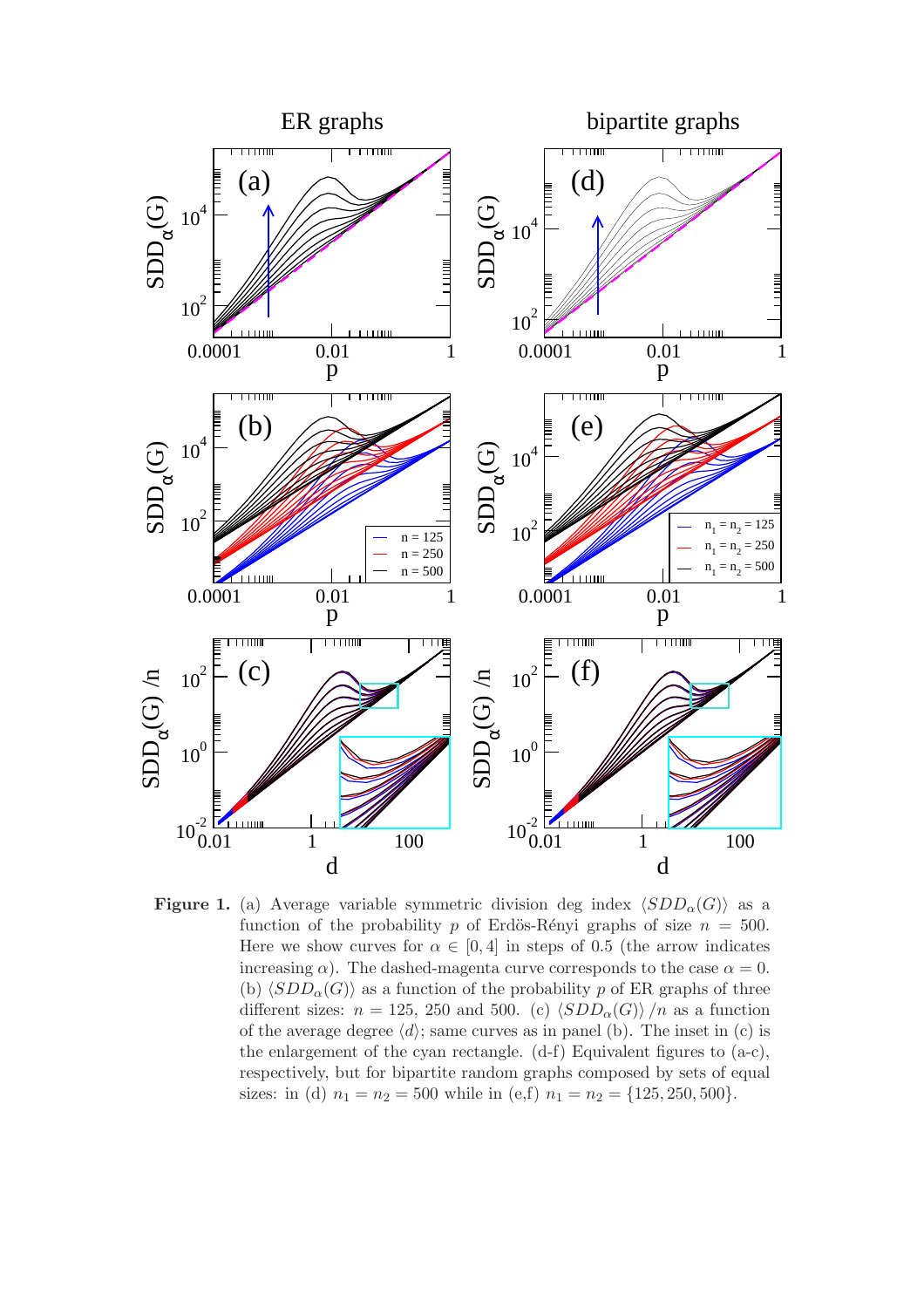see e.g. the blue arrow in Fig. [1\(](#page-11-0)a) which indicates increasing  $\alpha$ . Here, the equality is attained if and only if  $p = 1$ . However, we have observed that  $\langle SDD_{\alpha}(G) \rangle \approx \langle SDD_{\beta}(G) \rangle$ already for  $\langle d \rangle \geq 10$ .

#### 3.2 Average properties of the  $SDD_{\alpha}$  index on bipartite random graphs

In Figs. [1\(](#page-11-0)d,e) we present curves of the  $\langle SDD_{\alpha}(G)\rangle$  as a function of the probability p of BR graphs. For simplicity we show results for BR graphs composed by sets of equal sizes  $n_1 = n_2$ . In Fig. [1\(](#page-11-0)d) we consider the case of  $n_1 = n_2 = 500$  while in (e) we report  $n_1 = n_2 = \{125, 250, 500\}$ . In both figures we show curves for  $\alpha \in [0, 4]$  in steps of 0.5.

Since edges in a bipartite graph join vertices of different sets, and we are labeling here the sets as set 1 and set 2, we replace  $d_u$  by  $d_1$  and  $d_v$  by  $d_2$  in the expression for the  $SDD_{\alpha}(G)$  index below. Thus,

(i) For  $\alpha = 0$ ,  $\langle SDD_0(G) \rangle$  gives twice the average number of edges of the BG graph. That is,

<span id="page-12-3"></span>
$$
\langle SDD_0(G) \rangle = \left\langle \sum_{E(G)} \left( \frac{d_1^0}{d_2^0} + \frac{d_2^0}{d_1^0} \right) \right\rangle = \left\langle \sum_{E(G)} (1+1) \right\rangle
$$
  
=  $\langle 2|E(G)| \rangle = 2n_1n_2p.$  (7)

(ii) When both  $n_1p \gg 1$  and  $n_2p \gg 1$ , we can approximate  $d_1 \approx \langle d_1 \rangle$  and  $d_2 \approx \langle d_2 \rangle$ , then

<span id="page-12-0"></span>
$$
\langle SDD_{\alpha}(G) \rangle \approx \left\langle \sum_{E(G)} \left( \frac{\langle d_1 \rangle^{\alpha}}{\langle d_2 \rangle^{\alpha}} + \frac{\langle d_2 \rangle^{\alpha}}{\langle d_1 \rangle^{\alpha}} \right) \right\rangle = \left\langle |E(G)| \left( \frac{\langle d_1 \rangle^{\alpha}}{\langle d_2 \rangle^{\alpha}} + \frac{\langle d_2 \rangle^{\alpha}}{\langle d_1 \rangle^{\alpha}} \right) \right\rangle. \tag{8}
$$

(iii) In the case we consider in Figs. [1\(](#page-11-0)d-f), where  $n_1 = n_2 = n/2$ , so that  $\langle d_1 \rangle = \langle d_2 \rangle =$  $\langle d \rangle$ , Eq. [\(8\)](#page-12-0) reduces to

<span id="page-12-1"></span>
$$
\langle SDD_{\alpha}(G) \rangle \approx \langle 2|E(G)| \rangle = 2n_1n_2p = \frac{n^2}{2}p. \tag{9}
$$

(iv) By recognizing that  $\langle d \rangle = np/2$  we can rewrite Eq. [\(9\)](#page-12-1) as

<span id="page-12-2"></span>
$$
\frac{\langle SDD_{\alpha}(G)\rangle}{n} \approx \langle d\rangle \ . \tag{10}
$$

We stress that Eq. [\(10\)](#page-12-2) is expected to be valid for  $np \gg 1$ . We also note that Eq.  $(10)$  has exactly the same form as Eq.  $(5)$ .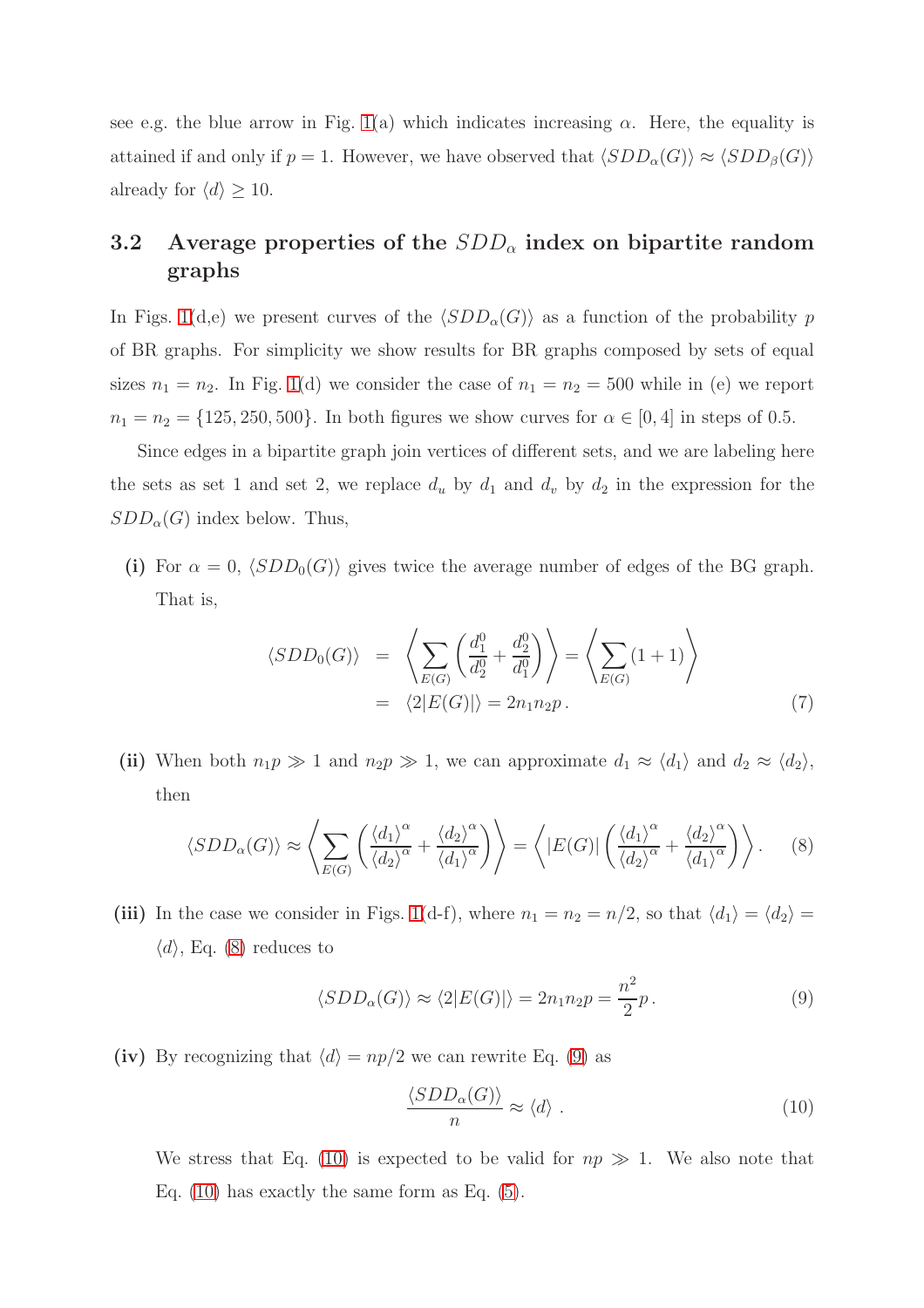From Figs. [1\(](#page-11-0)d,e) we note that

$$
\langle SDD_{\alpha \leq 0.5}(G) \rangle \approx \langle SDD_0(G) \rangle = 2n_1n_2p,
$$

see the dashed-magenta curve in Fig. [1\(](#page-11-0)d). But once  $\alpha > 0.5$ , the curves  $\langle SDD_{\alpha}(G) \rangle$ versus  $p$  deviate from Eq. [\(7\)](#page-12-3), at intermediate values of  $p$ , in the form of bumps which are enhanced the larger the value of  $\alpha$  is. These bumps make clear the validity of inequality [\(6\)](#page-10-1) on BR graphs; see e.g. the blue arrow in Fig. [1\(](#page-11-0)d) which indicates increasing  $\alpha$ .

Finally, following the scaling analysis made in the previous subsection for ER graphs, in Fig. [1\(](#page-11-0)f) we plot the  $\langle SDD_{\alpha}(G)\rangle /n$  as a function of the average degree  $\langle d \rangle$  where the same data sets of Fig. [1\(](#page-11-0)e) have been used. Thus we verify that  $\langle SDD_{\alpha}(G)\rangle$  n scales with  $\langle d \rangle$ , as anticipated in Eq. [\(10\)](#page-12-2); that is, the blocks of curves (painted in different colors) for different graph sizes coincide.

#### 4 Conclusions

In this work we performed analytical and computational studies of the variable symmetric division deg index  $SDD_{\alpha}(G)$ . First, we provided a monotonicity property and obtained new inequalities connecting  $SDD_{\alpha}(G)$  with other well–known topological indices such as the first and second variable Zagreb indices, the variable inverse sum deg index, as well as the the modified Narumi-Katayama index. Then, we apply the index  $SDD_{\alpha}(G)$  on two ensembles of random graphs: Erdős-Rényi graphs and bipartite random graphs. Thus, we computationally showed, for both random graph models, that the ratio  $\langle SDD_{\alpha}(G) \rangle /n$ is a function of the average degree  $\langle d \rangle$  only (*n* being the order of the graph). We note that this last result, also observed for other variable topological indices [\[19\]](#page-15-3), is valid for random bipartite graphs only when they are formed by sets of the same size.

#### ACKNOWLEDGEMENTS

The research of J.M.R. and J.M.S. was supported by a grant from Agencia Estatal de Investigación (PID2019-106433GBI00/AEI/10.13039/501100011033), Spain. J.M.R. was supported by the Madrid Government (Comunidad de Madrid-Spain) under the Multiannual Agreement with UC3M in the line of Excellence of University Professors (EPUC3M23), and in the context of the V PRICIT (Regional Programme of Research and Technological Innovation).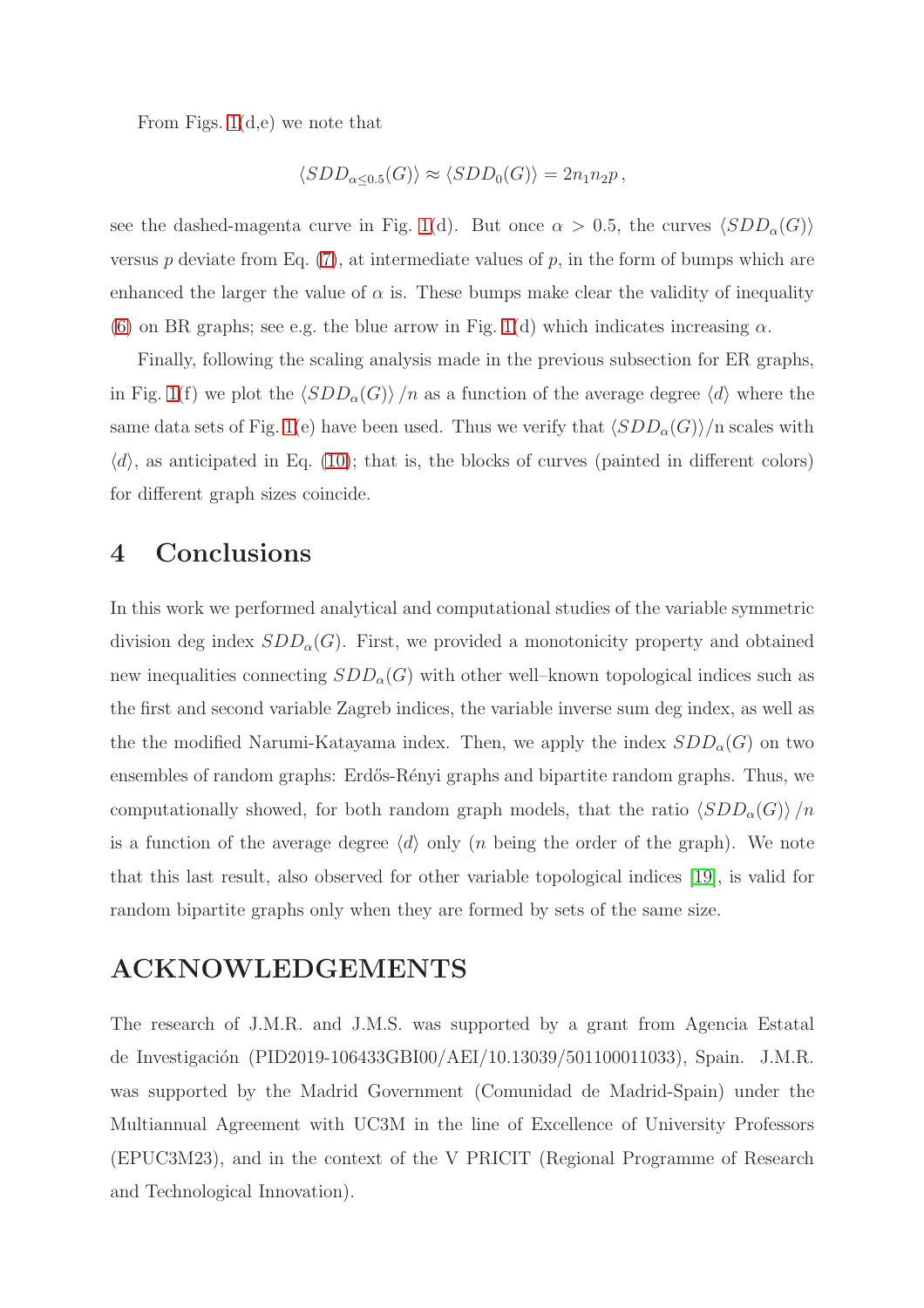#### <span id="page-14-0"></span>References

- <span id="page-14-1"></span>[1] I. Gutman, N. Trinajstić, Graph theory and molecular orbitals. Total  $\pi$ -electron energy of alternant hydrocarbons, Chem. Phys. Lett. 17 (1972) 535–538.
- [2] I. Gutman, Degree–based topological indices, Croat. Chem. Acta 86 (2013) 351–361.
- <span id="page-14-2"></span>[3] I. Gutman, K. C. Das, The first Zagreb index 30 years after, MATCH Commun. Math. Comput. Chem. 50 (2004) 83–92.
- <span id="page-14-3"></span>[4] I. Gutman, T. Réti, Zagreb group indices and beyond, Int. J. Chem. Model.  $6$  (2014) 191–200.
- <span id="page-14-4"></span>[5] M. Randić, Novel graph theoretical approach to heteroatoms in QSAR, Chemometrics Intel. Lab. Syst. 10 (1991) 213–227.
- <span id="page-14-5"></span>[6] M. Randić, On computation of optimal parameters for multivariate analysis of structure-property relationship, J. Chem. Inf. Comput. Sci. 31 (1991) 970–980.
- <span id="page-14-6"></span>[7] M. Randić, D. Plavšić, N. Lerš, Variable connectivity index for cycle-containing structures, J. Chem. Inf. Comput. Sci. 41 (2001) 657–662.
- [8] A. Miličević, S. Nikolić, On variable Zagreb indices, *Croat. Chem. Acta* 77 (2004) 97–101.
- <span id="page-14-7"></span>[9] X. Li, J. Zheng, A unified approach to the extremal trees for different indices, MATCH Commun. Math. Comput. Chem. 54 (2005) 195–208.
- <span id="page-14-8"></span>[10] X. Li, H. Zhao, Trees with the first smallest and largest generalized topological indices, MATCH Commun. Math. Comput. Chem. 50 (2004) 57–62.
- <span id="page-14-9"></span>[11] D. Vukičević, Bond additive modeling 5. Mathematical properties of the variable sum exdeg index, Croat. Chem. Acta 84 (2011) 93–101.
- <span id="page-14-10"></span>[12] D. Vukičević, M. Gašperov, Bond additive modeling 1. Adriatic indices, Croat. Chem. Acta 83 (2010) 243–260.
- [13] D. Vukičević, Bond additive modeling 2. Mathematical properties of max-min rodeg index, Croat. Chem. Acta 83 (2010) 261–273.